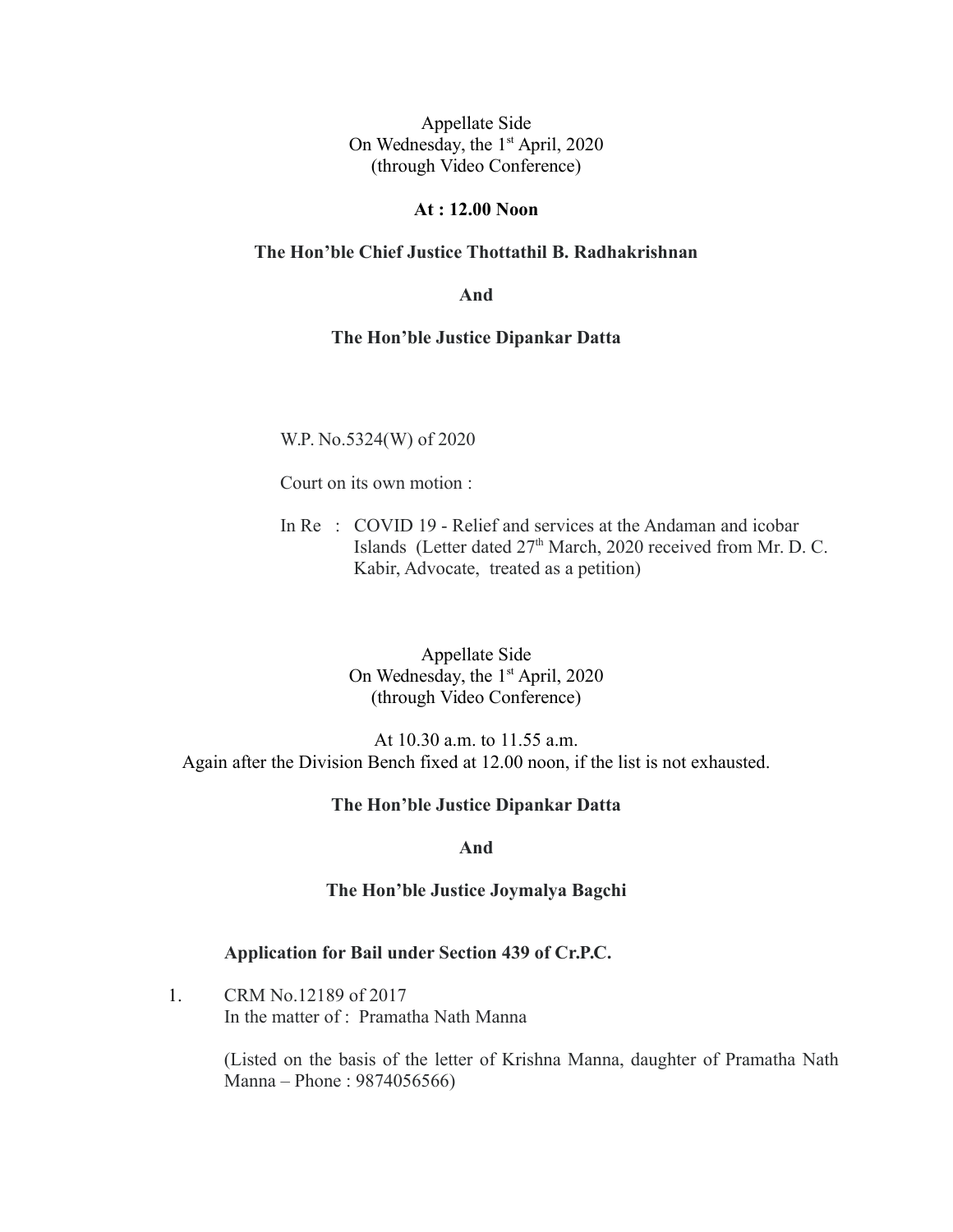2. CRM No.2885 of 2020 Sushanta Barman vs. State of West Bengal.

(Listed at the request of Bhaskar Roy, Advocate – Phone : 9555512834)

3. CRM No.2886 of 2020 **With** CRAN No.1343of 2020 Puran Tamang vs. State of West Bengal.

> (Listed at request of Moyukh Mukherjee, Advocate on Record. Phone and Skype– 9007133195)

4. CRAN No.1344of 2020 **With** CRM No.7554 of 2019 Subhankar Das @ Suvankar Das vs. State of West Bengal.

> (Listed at request of Moyukh Mukherjee, Advocate on Record. Phone and Skype– 9007133195)

# **Anticipatory Bail**

5. CRAN No. 1341of 2020 With CRM No. 2884 of 2020 Akash Mohan & Ors. Vs. State of West Bengal

(Listed at the request of Soumya Das Mahapatra – Phone 9433463047)

Appellate Side On Wednesday, the 1<sup>st</sup> April, 2020 (through Video Conference)

# At 10:30 A.M.

## **The Hon'ble Justice I.P. Mukerji**

1. CAN No.2999 of 2020 With W.P. No.2661 (w) of 2020 Ms. Hu Miao & Anr. Vs. Union of India & Ors.

> (Listed at the behest of Kanishk Sinha/Writ Petitioner No.2. Phone : 98306473000/7044598246)